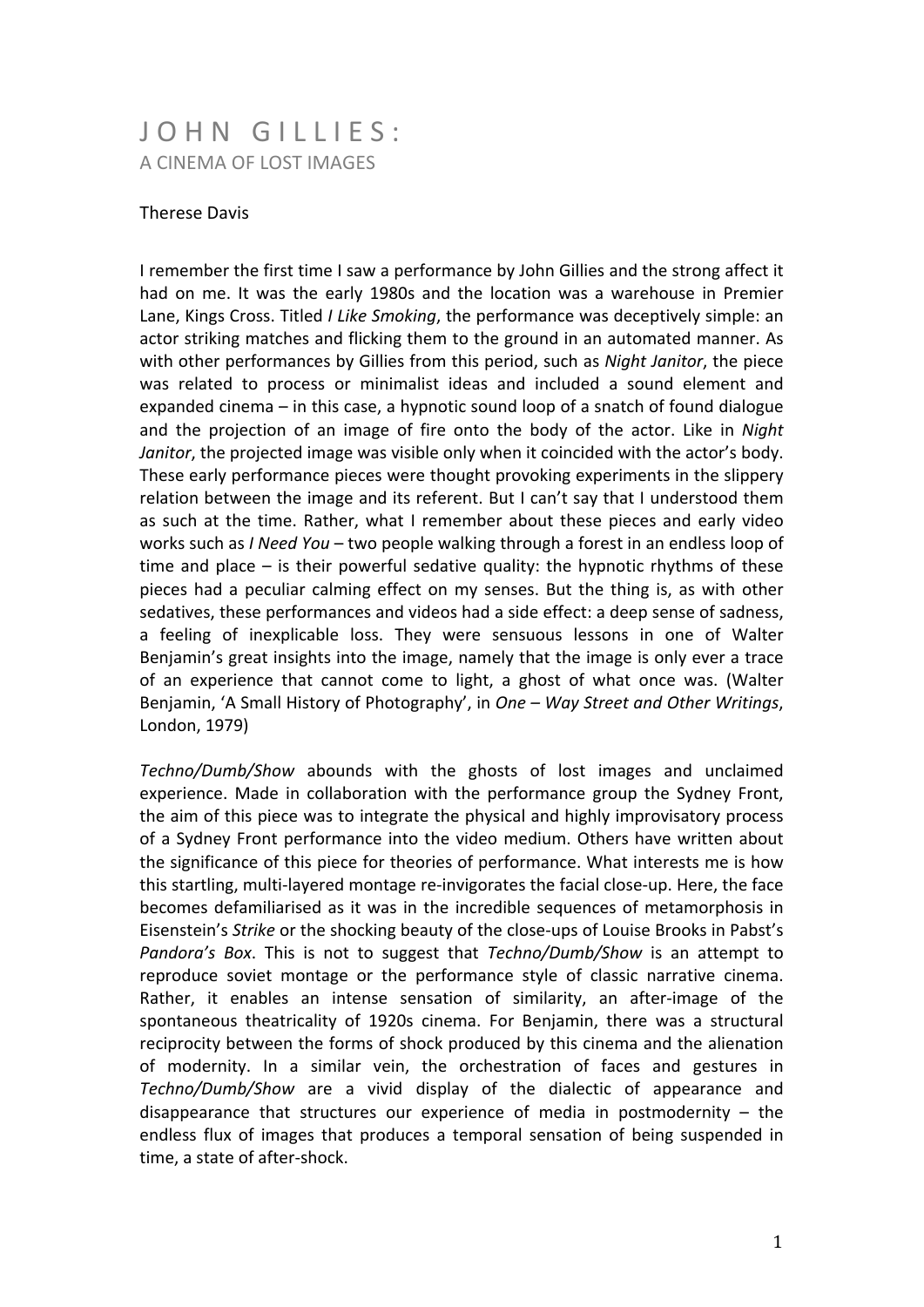In My Sister's Room John Gillies uses a single face to explore the dialectic between absence, performance and representation  $-$  grainy, super enlarged photographic stills of his late sister's face projected onto one wall of a blackened room, accompanied by a soundtrack made up of the many indistinct sounds a person makes as they move quietly about a room. On one level the face in My Sister's Room activates the kind of physiognomic scrutiny invited by all films: a compulsion to search the face for signs of a unique character, a mirror of the soul. This viewing position is, however, undermined by a persistent flickering on the screen. The slight movements of the frame generated by the hand held camera technique reveal that this is a work of re-photography: an image of an image. In this moment of revelation our perception coincides with the filmmaker's. Taking us beyond concepts of character and identity, My Sister's Room allows us to feel something of the intense longing to reverse the powers of death, to re-activate the dead. In the same instant, it exposes the cruel nature of the camera's pretense to satisfy this desire. Film cannot re-present what is absent. Its images are only ever a trace of what was. And to see this, as we are forced to do in My Sister's Room, is to understand in the most profound and devastating way that the dead exist only as an image.

In recent video works and installations the lost images of cinematic history and Gillies' own past have been exorcised to make way for the ghosts of colonial history. Armada is one of his most elaborate and large scale installations to date. This evocative piece was staged in Salvador, Bahia, a once thriving colonial shipping port in Brazil. The installation served as a public anti-heroic monument to shared histories. It involved the projection of original video sequences onto a sail/screen of a boat in the harbour. These images are the culmination of Gillies' exploration of resonances between the electronic image and pre-industrial art forms, such as stone-masonry and weaving. Combined with a minimalist soundscape of emblematic sounds of colonialism – trains, bells, the creaking ropes of sailing ships – the images of *Armada* evoke lost images from the colonial past, common to many parts of the world. The aim was to spark associations between the past and present by allowing us to see the past as an impression in the surfaces of the buildings that surround the port, to experience the past as a eerie force or undercurrent in everyday forms of exchange.

The notion of historic undercurrents is further developed in *The Mary Stuart Tapes*, made in collaboration with performer Clare Grant and based on a re-translation of Schiller's text *Maria Stuart*. Here, the aim is to visually and sonically resurrect the text/body of Mary Stuart as a powerful anachronism. The use of contemporary Sydney as the site for this resurrection is of crucial importance, for as Gillies explains: 'Australia is the inheritor of the British idea of the state. Within this idea, Mary Stuart is a buried potentiality, a force trapped within.' (Unpublished interview with John Gillies, February 12, 2004) This idea of Stuart as a hidden force in the contemporary state that threatens to breakthrough is expressed in Grant's compelling performance of Stuart as a marginalised figure fated to endlessly wander the crowded streets of the contemporary metropolis without recognition. There and not there.